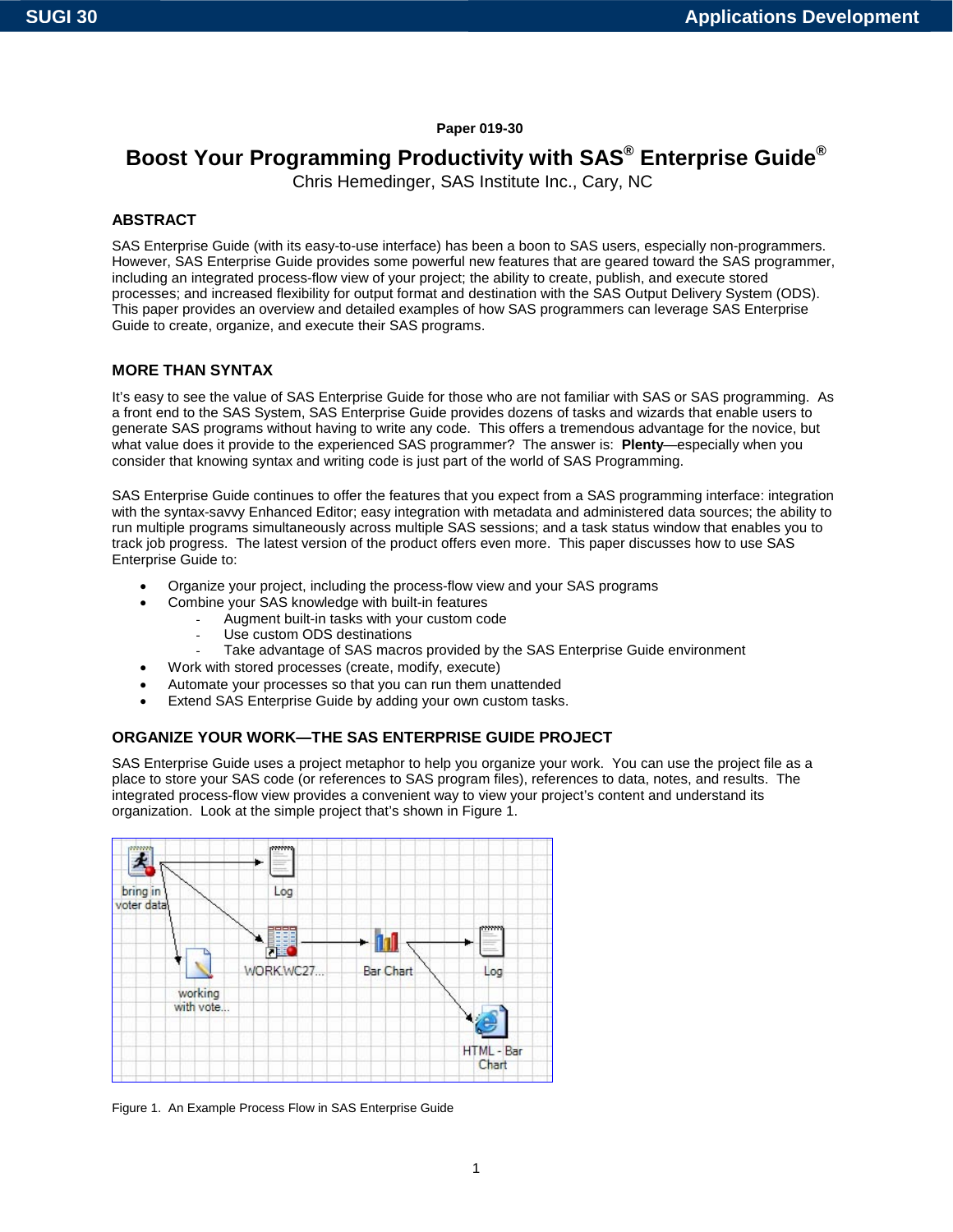At a glance, it's easy to understand the work of this project at a high level: there is a SAS program ("bring in voter data") that produces the output data set WORK.WC27. That data is then used as input to a Bar Chart, which produces HTML output ("HTML – Bar Chart"). The SAS code item has a note attached that offers more explanation, if needed. In addition, you can easily examine the logs from the code item or the bar chart (with code generated by SAS Enterprise Guide) to see those details that appeal to the SAS programmer.

#### **FLEXIBILITY IN WORKING WITH SAS PROGRAMS—HAVE IT YOUR WAY**

In the preceding example, the SAS code item ("bring in voter data") is stored directly in the project file. But suppose you already have a collection of SAS programs that are stored on the file system that you want to use? No problem—you can add those programs to a project and run them from there. The project contains a reference to the external SAS file; you can make changes in SAS Enterprise Guide and save them back to disk. Also, any changes that you make to the SAS program outside of SAS Enterprise Guide will be reflected the next time that you run the process. If you ever want to pull the program into the project so that it is completely separate from the copy on your disk, you can do that with a couple of clicks by adjusting the properties of the code item in the project. In addition, you can go the other way too—you can convert your embedded SAS program into a SAS program file that is referenced from the project.

#### **WORK WHERE YOU LIVE, NOT WHERE YOUR FILES LIVE**

Because SAS Enterprise Guide is a client application that can work with local or remote SAS servers, you can reference and save SAS programs that reside on remote servers. In fact, you can store entire projects on remote SAS servers, either for your own convenience or to collaborate with others in your organization. In this way, SAS Enterprise Guide acts like a built-in file transfer service to work with remote files as if they are stored on your local machine.

When you open or save a file in SAS Enterprise Guide, you are first presented with a choice between **Local Computer** or **SAS Servers**. If you select **SAS Servers**, you can navigate the file system of any remote SAS server as if it were your own machine and select a file or a destination as appropriate.

## **YOU'RE THE PROGRAMMER—SO PROGRAM!**

We've established that you can use SAS Enterprise Guide to create and manage your own SAS programs. However, this application offers approximately 70 tasks that can generate code for a variety of purposes, including data manipulation, reporting, creating graphs, and performing statistical analyses. It would be a shame to let all that code-generating power sit idle!

#### **FILLING THE GAP**

Have you ever looked at the code that's generated by an automatic process and thought, "This code would be so much more useful if it only had an option for <*your desired option here*>?" Usually, you end up using the code as a starting point, copying it to another process, and then filling in the gaps. The problem with that approach is that the resulting code is permanently separated from the process that generated it, and you cannot go back and maintain the code from that original process.

SAS Tasks in SAS Enterprise Guide were designed for ultimate flexibility, and they offer a feature called Insert User Code, which allows you to insert your own code at predefined locations in the generated task code. These changes are then maintained in the task item in the project so that you always have access to the point-and-click interface that helped you generate the code.

Here's how you get to the Insert User Code feature. In the dialog window for the task that you're working with, click the **Preview Code** check box so that the code window is shown. This window shows you the code that's been generated based on selected options. In the **Code Preview** window, click the **Insert Code…** button. This opens the **User Code** window (see Figure 2). The custom code "insertion points" are highlighted. The location and frequency of the insertion points vary by task, but there are always enough insertion points to offer plenty of flexibility for you to add your favorite PROC statements or options.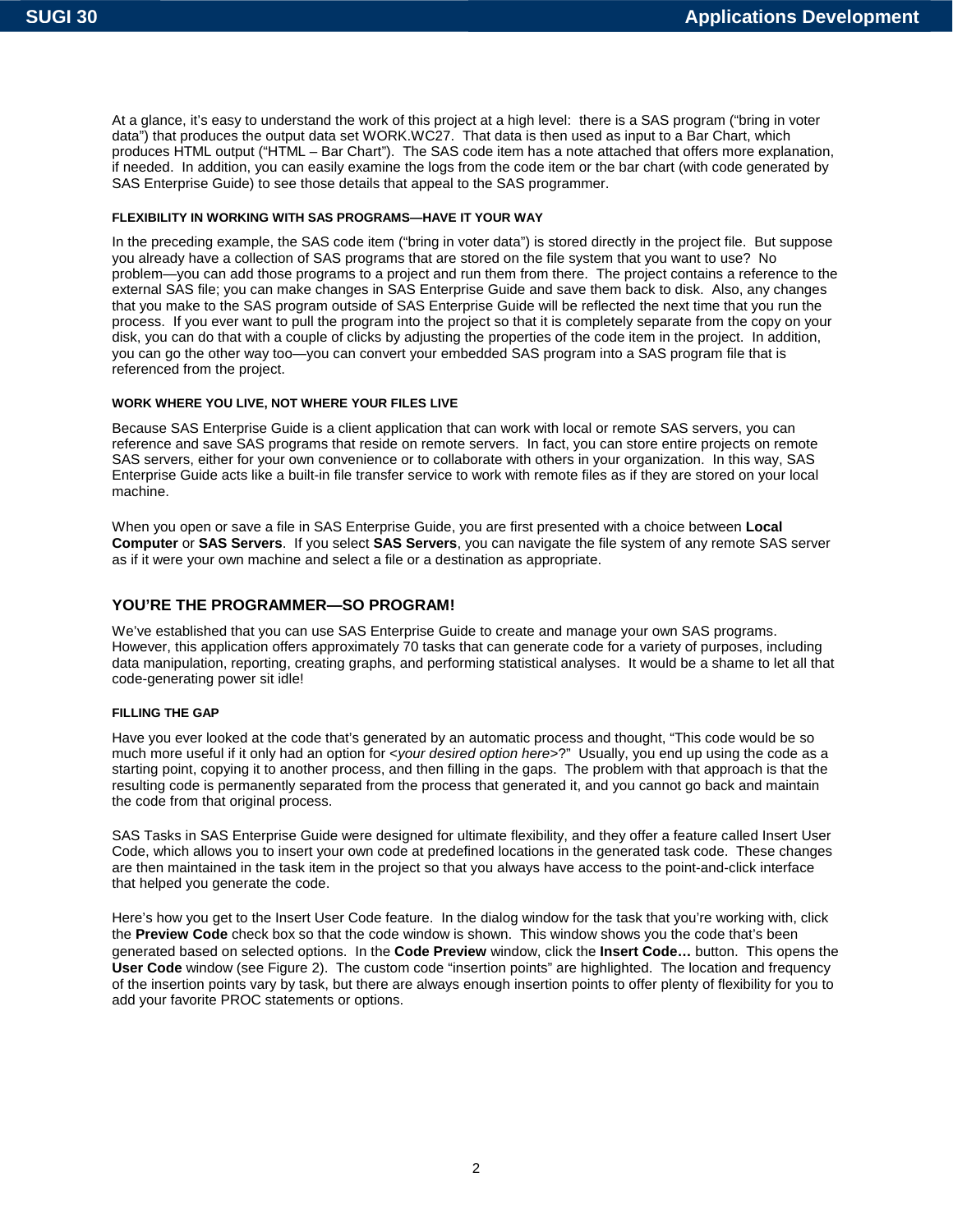

Figure 2. Custom Code Insertion Points in User Code Window in SAS Enterprise Guide

#### **PUT RESULTS WHERE YOU WANT THEM**

SAS Enterprise Guide automatically generates ODS statements that help redirect output back to the project. By default, you'll get HTML output for reports—but you can select to get the traditional text listing as well as PDF or RTF output, or any combination of these. For those output types that support appearance styles, SAS Enterprise Guide offers a simple method to select and apply the style that you want. This makes it easy to work on a process and develop results iteratively, all within the SAS Enterprise Guide environment.

After you have things working just the way you want them, you'll probably want a way to share those results with others. SAS Enterprise Guide offers a few point-and-click methods for assembling results and exporting or publishing them from within the application. If all you want to do is share your ODS results as-is, add the ODS statements to your SAS programs to write the results to whatever location you choose. What could be easier?

In the past, you had to choose whether you wanted your results to be returned to your project or to be written automatically to an external file. Now you can have it both ways. Here's how to do it:

- For code items (SAS programs), add your ODS statements in the code as you normally would. Specify ODS targets (HTML, PDF, RTF, etc.) along with the appropriate style and pagination options. When specifying output filenames, specify the file path in terms of the SAS server that the code will run on. For example, if the SAS server is running under a UNIX operating environment, use a UNIX style file path that is valid for that server.
- For built-in tasks, you can use the technique that was described in the preceding section to insert your own code into the task. Add the desired ODS statement at the first insertion point in the task (see Figure 3).

If needed, you can also add ODS CLOSE statements for your ODS destinations. Because SAS Enterprise Guide submits the catch-all ODS ALL\_CLOSE statement at the end of each SAS job, this step is optional.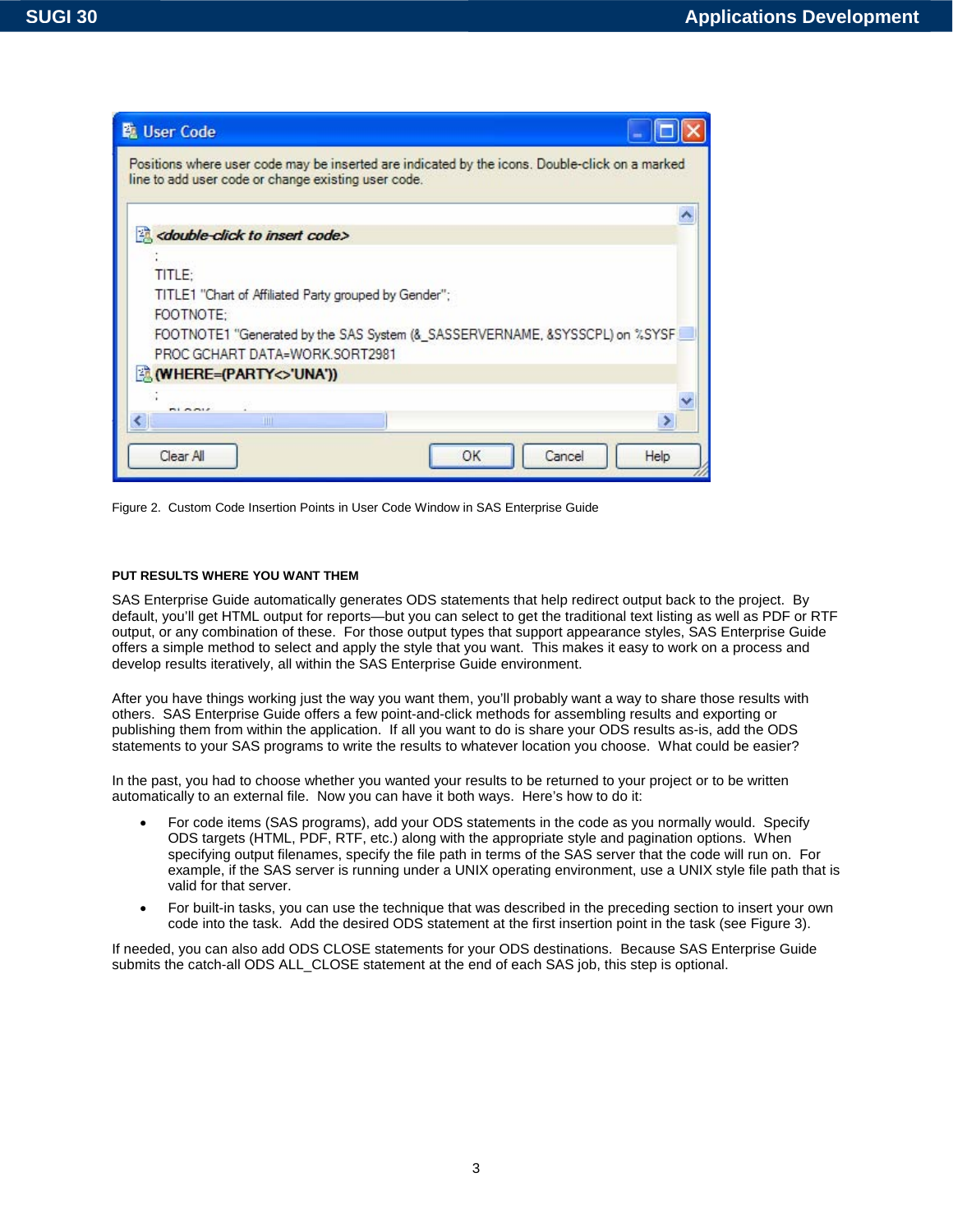

Figure 3. ODS Statement Added in User Code Window in SAS Enterprise Guide

#### **KNOW THE TRICKS – IMPRESS YOUR FRIENDS!**

This section of the paper describes a few little-known features in SAS Enterprise Guide. You can file these away for discussion at the next SAS programmer party and give the impression that you are really in-the-know!

First, some background. The SAS System traditionally provides some automatic macro variables that supply environmental information—for example, &SYSUSERID for the current user, &SYSDATE and &SYSTIME for the SAS session date and time, etc. Because SAS Enterprise Guide is a client application that connects to a SAS server, there is an additional environment full of information that you might find interesting to surface in your SAS programs. Table 1 lists additional macros defined in your SAS Enterprise Guide session.

| & CLIENTUSERID               | User ID of the client (Windows) user                                                                                      |
|------------------------------|---------------------------------------------------------------------------------------------------------------------------|
| & CLIENTUSERNAME             | Full user name of the Windows client user                                                                                 |
| & CLIENTMACHINE              | Client-machine node name (your Windows PC)                                                                                |
| &_CLIENTVERSION              | Application version, including build number                                                                               |
| & CLIENTAPP                  | Name of the client application (for example, "SAS Enterprise Guide")                                                      |
| & SASSERVERNAME              | Name of the logical server (for example, "SASMain")                                                                       |
| & SASHOSTNAME                | Server node name (IP address, DNS name, or DCOM name)                                                                     |
| <b>&amp; CLIENTTASKLABEL</b> | Label for the current task. This is the text label that is displayed in the project tree and<br>the process flow diagram. |

Table 1. Additional SAS Enterprise Guide Macros

Try it! Here's a SAS program that puts these macros to use:

```
data _null_; 
  file print ods; 
  length macroname $ 50 macrovalue $ 50; 
  label macroname='Macro' macrovalue='Value'; 
  macroname = 'Current application'; 
  macrovalue = "&_CLIENTAPP"; 
  put macroname macrovalue; 
  macroname = 'Application version';
```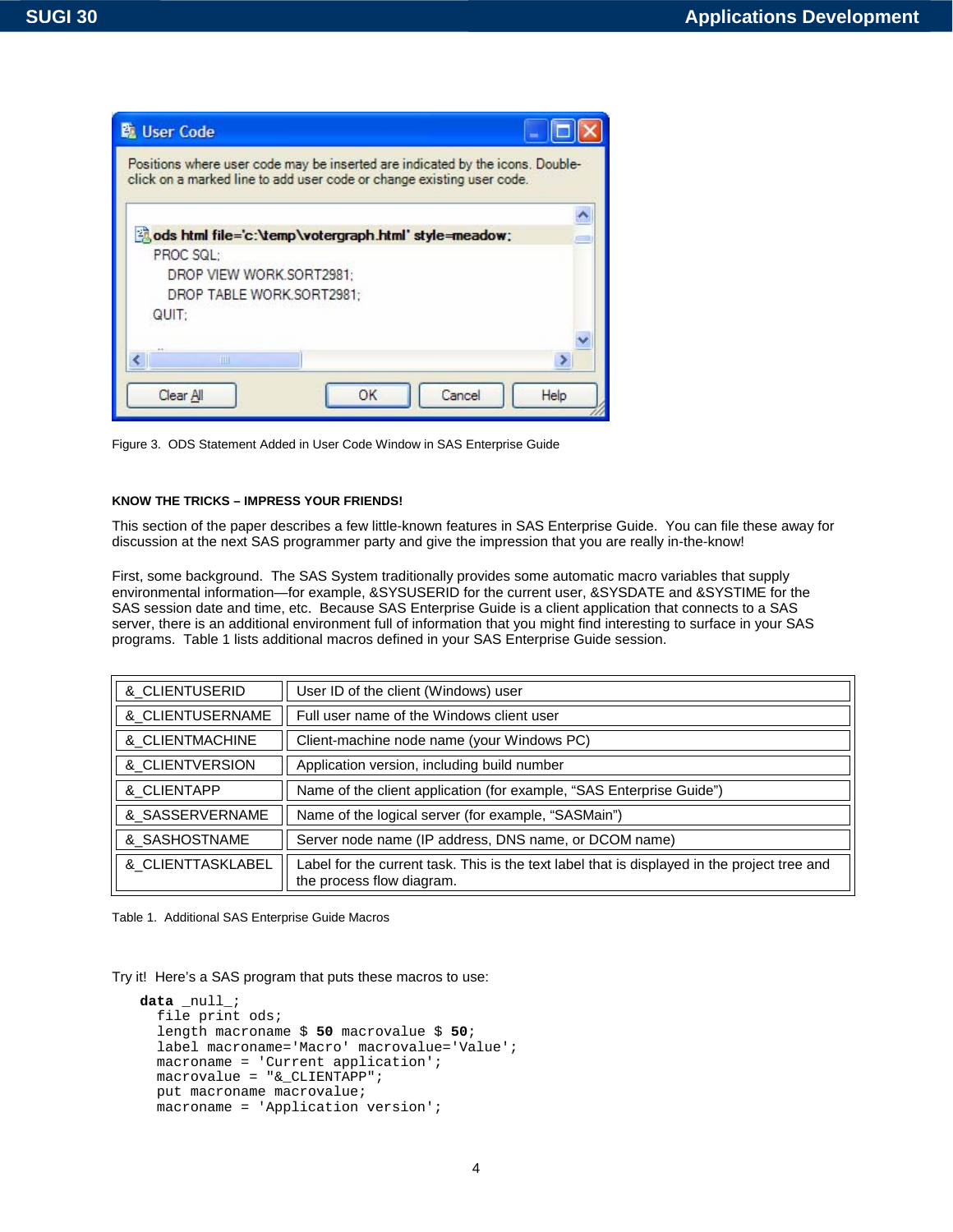```
 macrovalue = "&_CLIENTVERSION"; 
 put macroname macrovalue; 
 macroname = 'Windows user ID'; 
 macrovalue = "&_CLIENTUSERID"; 
 put macroname macrovalue; 
 macroname = 'Windows user name'; 
 macrovalue = "&_CLIENTUSERNAME"; 
 put macroname macrovalue; 
 macroname = 'SAS server name (logical name)'; 
 macrovalue = "&_SASSERVERNAME"; 
 put macroname macrovalue; 
macroname = 'SAS server machine address';
 macrovalue = "&_SASHOSTNAME"; 
 put macroname macrovalue; 
macroname = 'Task label (that produced this output)';
 macrovalue = "&_CLIENTTASKLABEL"; 
 put macroname macrovalue;
```
**run**;

# **STORED PROCESSES—PLAY AND SHARE WITH OTHERS**

Stored processes are a core feature of the SAS®9 platform. They are a great way for you to take your tremendous SAS programming knowledge and deploy it to the masses, whether they are using SAS Enterprise Guide, the SAS Add-In for Microsoft Office, or a variety of Web-based clients.

A stored process is a SAS program that has optional parameters and metadata to run the program. SAS Enterprise Guide enables you to concentrate on creating the core piece of a stored process, that is, a SAS program, and provides a wizard to help you to deploy it.

Creating and using stored processes requires that you have a SAS Metadata Server set up, and either a stored process server or a workspace server that is designated to run stored processes. Here are the basic steps for creating a stored process in SAS Enterprise Guide:

**Start.** Select the SAS program or the task in the process flow that you want to use as the core of the stored process. Right-click the program or task and select **Create Stored Process…** from the resulting menu.

**Select a location.** The wizard that displays is very straightforward. It enables you to provide a name and a description, in addition to information in other metadata fields. As you continue with the wizard, you can select the server that will be designated to run the process and the location where the resulting SAS program file will be stored.

**Set up data libraries (optional).** If your task or SAS program relies on SAS libraries that might not be defined on the stored process server, you are given the opportunity to specify LIBNAME statements to define them.

**Define parameters (optional).** You can specify parameters to be used in your stored process. Parameters are macro variables that you can use in your SAS program. The end user of the stored process will be prompted for values for these macro variables, based on the information and constraints that you create when you define the macro variables. The wizard lets you define parameters "from scratch" and provides options to discover potential parameters that are based on the SAS program or the task, as shown in the following menu (Figure 4).



Figure 4. Parameters Menu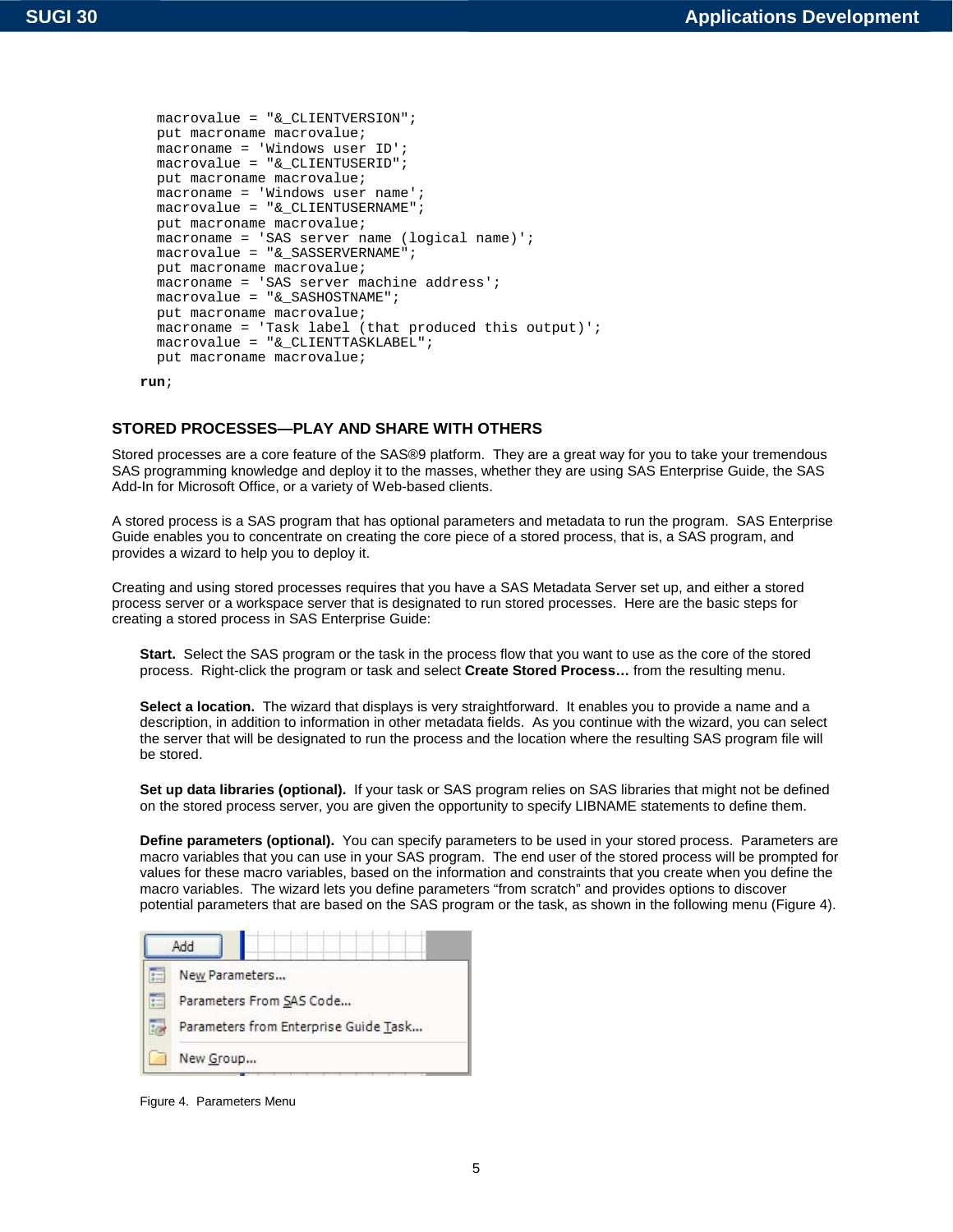Selecting **Parameters From SAS Code…** scans the SAS program for the use of macro variables and uses the results to seed the parameter definitions. Selecting **Parameters from Enterprise Guide Task…** uses the knowledge that's built into the task to surface complete parameter definitions, as appropriate.

**Select your output options.** The final page of the wizard allows you to select an output medium. Usually, you would select Transient package for output, but you can also direct stored processes to store results in a permanent location or to stream output back to the client. For Web-based clients, you should choose "Streaming", which streams the output back for display in the client Web browser.

Once created, you can use SAS Enterprise Guide to run your stored processes. You can also run existing stored processes, regardless of whether they were created in SAS Enterprise Guide. And finally, you can use SAS Enterprise Guide to modify the content of existing stored processes, which includes editing metadata (such as parameters) as well as editing the SAS program code.

Are you a SAS/IntrNet programmer and not using stored processes? SAS Enterprise Guide offers a parallel wizard to deploy a SAS program as a SAS/IntrNet Application (including a Web page to prompt for parameters!).

## **LATHER, RINSE, REPEAT…USING AUTOMATION**

One of the great strengths of SAS and SAS Enterprise Guide is that you can design a series of processes to be repeated multiple times, and have the results change accordingly with changes in the data and other variables. After you have designed your process in a SAS Enterprise Guide project, you can run that process simply by opening the project and selecting to run the flow.

Is this not convenient enough for you? Well, you can also schedule your process to run automatically. This is similar to the traditional SAS batch process except that, while you schedule it to run on your Windows computer, your SAS Enterprise Guide project can use local and remote SAS servers. You can also customize an automation script to automatically save and publish results outside the project.

SAS Enterprise Guide can automatically generate a basic automation script to run the entire project or a single process flow and integrate with the Windows scheduler. The script uses the Visual Basic Script language (VBScript), a well-documented scripting facility that is available on any Windows computer.

The SAS Enterprise Guide scripting model can also help you to automate otherwise tedious tasks. For example, you can use automation to "harvest" information from your SAS Enterprise Guide projects. The following is an example script (VBScript file) that reports the contents of a project:

```
' Globals 
Option Explicit 
Dim oEGApp ' SAS Enterprise Guide Application Object 
' Run main routine 
Main() 
' handle arguments, call report routine 
' Recommend using CSCRIPT.exe to run, as output will be directed to console. 
Sub Main() 
     If (WScript.Arguments.length <> 1) Then 
         WScript.Echo("Usage: [WScript | CScript] ProjectReport.vbs 
<project_directory>") 
         WScript.Quit() 
     End If 
     ReportOnDir(WScript.Arguments(0)) 
End Sub 
' ************************************************************************** 
' This sub finds all of the SAS Enterprise Guide projects in the specified folder 
' ************************************************************************** 
Sub ReportOnDir(sDir) 
  Dim oFSO ' FileSystemObject<br>
Dim oEGFolder ' Folder of SAS En
                        ' Folder of SAS Enterprise Guide Projects
```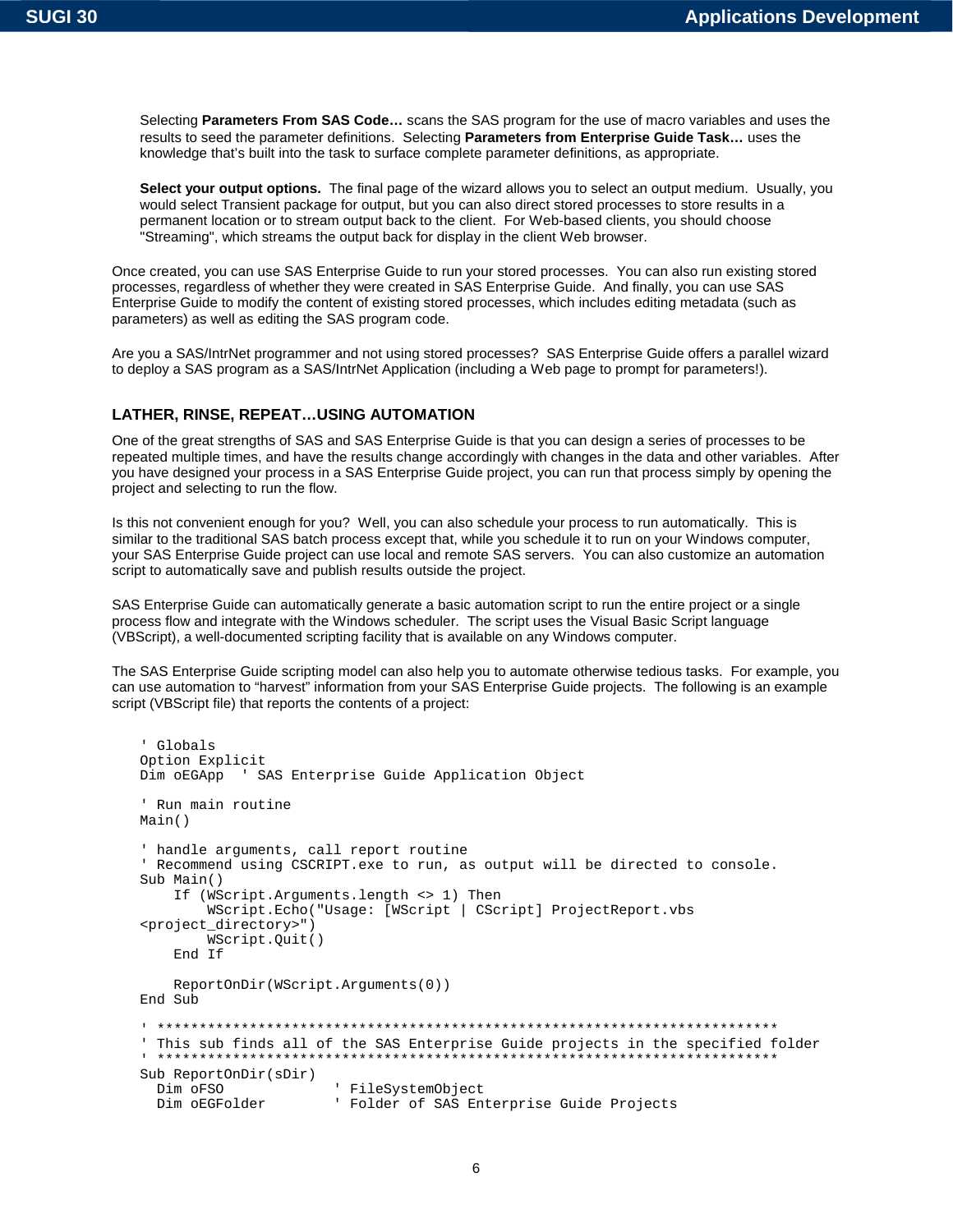```
Dim oEGFiles (buttartial SAS Enterprise Guide Project Files Collection<br>Dim oEGFile (buttartial SAS Enterprise Guide file object
                         ' Potential SAS Enterprise Guide file object
   ' Get a collection of files in the directory 
   Set oFSO = CreateObject("Scripting.FileSystemObject") 
   Set oEGFolder = oFSO.GetFolder(sDir) 
   If oEGFolder Is Nothing Then 
     WScript.Echo("Bad input directory: " & sDir) 
     Exit Sub 
   End If 
   Set oEGFiles = oEGFolder.Files 
   ' Create an instance of SAS Enterprise Guide 3.0 
   Set oEGApp = WScript.CreateObject("SASEGObjectModel.Application") 
   For Each oEGFile In oEGFiles 
     If UCase(Right(oEGFile.Path, 4)) = ".EGP" Then 
       ' This appears to be a project file 
       WScript.Echo("Project file: " & oEGFile.Path) 
       ReportOnProject(oEGFile.Path) 
     End If 
  Next 
   ' Close SAS Enterprise Guide 
   oEGApp.Quit 
  WScript.Echo("Report generated successfully!") 
End Sub 
' ************************************************************************** 
' This sub opens a SAS Enterprise Guide project and reports on its contents 
' ************************************************************************** 
Sub ReportOnProject(sProject) 
  Dim oEGProject ' SAS Enterprise Guide Project object 
   ' Application.Open takes two parameters 
   ' The second one represents the password, if any. Use "" if none. 
  On Error Resume Next 
   Set oEGProject = oEGApp.Open(sProject,"") 
   ' Handle error if project couldn't be open 
   If Err.Number <> 0 Then 
     WScript.Echo(vbTab & "Project " & sProject & " could not be opened -- " & 
Err.Description & vbCrLf ) 
     oEGProject = Nothing 
     Exit Sub 
  End If 
   ' placeholders for project items and collections 
   Dim objItem 
  Dim pi 
   Dim dc 
   Dim tc 
   Dim results 
  Dim resultItem 
  Dim task 
   ' Project summary 
   Set pi = oEGProject.ProjectItems 
   Set dc = oEGProject.DataCollection 
  WScript.Echo vbTab & oEGProject.Name & " - Project Items: " & pi.Count & " Data 
references: " & dc.Count 
   ' Flat list of all TOP-LEVEL project items (data, code, notes, etc) 
   WScript.Echo vbTab & "Project items: " 
   For Each objItem in pi 
     Wscript.Echo vbTab & " " & objItem.Name 
   Next
```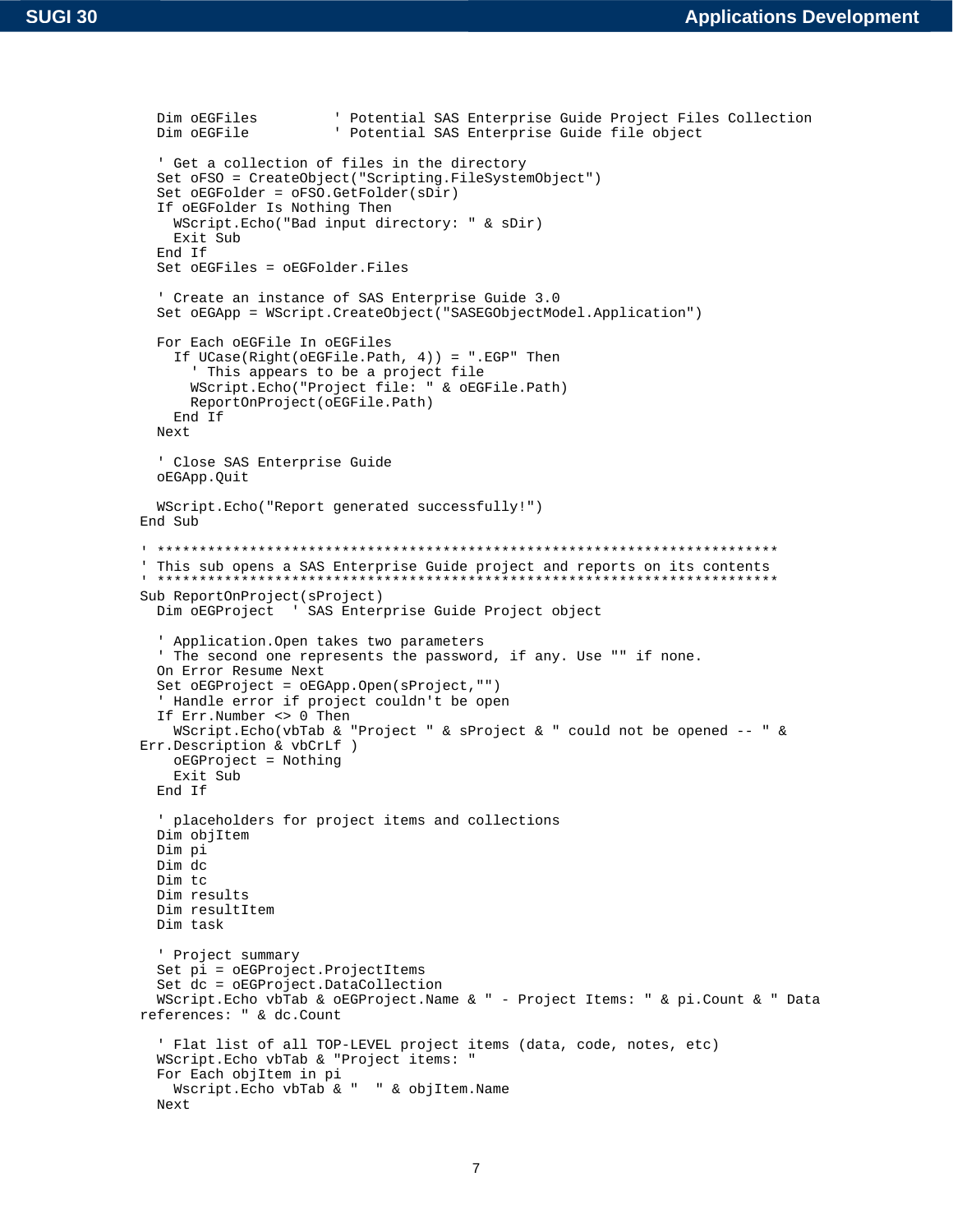```
 ' Find all of the data items in the project and go through them one by one 
   WScript.Echo vbTab & "Data items: " 
   For Each objItem in dc 
     Wscript.Echo vbTab & " " & objItem.Name 
     Set tc = objItem.Tasks 
     ' go through each task hanging off of this data 
     For Each task in tc 
       Wscript.Echo vbTab & " " & task.Name
        Set results = task.Results 
        ' get a reference to each ODS result item 
        For Each resultItem in results 
            ' could also do a resultItem.SaveAs here 
          Wscript.Echo vbTab & "
        Next 
     Next 
   Next 
   '---- Close the project 
   oEGProject.Close 
   WScript.Echo "----------------------------------" & vbCrLf 
End Sub
```
# **NEED MORE FUNCTION? ADD ON!**

It's rare that a business application can meet 100% of an end-user's needs. As a result, users often have to compromise by resorting to other applications to fill the gap or work without a desired feature. SAS Enterprise Guide, with its extendibility via custom add-in tasks, eliminates the need for this type of compromise.

A custom add-in task is a task that **you** create and add to the list of the 70-plus tasks that are already included with SAS Enterprise Guide. You can use a custom task to satisfy a need specific to your industry or organization, or to simplify a SAS programming task that non-programmers in your organization need to perform as part of their jobs.

The add-in mechanism in SAS Enterprise Guide enables you to create a custom task that functions just like the tasks that ship from SAS. You build your add-in by using Microsoft .NET technologies and develop code in Visual Basic .NET, C#, or any other .NET language that you prefer. The Add-In API (documented at [http://support.sas.com/eguide\)](http://support.sas.com/eguide) accesses all the same application services that are provided to the built-in tasks, including: access to SAS servers, access to data, and the ability to submit code and retrieve logs.

The applications of the add-in approach are limited only by your imagination. Here are some examples:

- Create a user interface for your SAS macro library that enables the dialogs that you create to pass user input as arguments to the macros.
- Use .NET technologies to access data that is external to SAS and bring it to your project—perhaps using Web services as a data source.
- Fill in a missing function in SAS Enterprise Guide. For example, there is a specific feature in the REPORT procedure that you would like to make available to end-users, but you don't want them to have to understand SAS code to use the new feature.

The SAS Customer Support Center Web site contains complete documentation and several examples of using the add-in feature in SAS Enterprise Guide.

## **CONCLUSION**

SAS Enterprise Guide enables you to leverage your SAS programming experience to the fullest. SAS Enterprise Guide "gets out-of-the-way" as you write code, while providing services to help you manage the non-programming tasks of organizing your work, performing SAS tasks outside of your normal routine, and sharing your results and work with the rest of your organization. By creating stored processes and custom add-in tasks, the SAS programmer